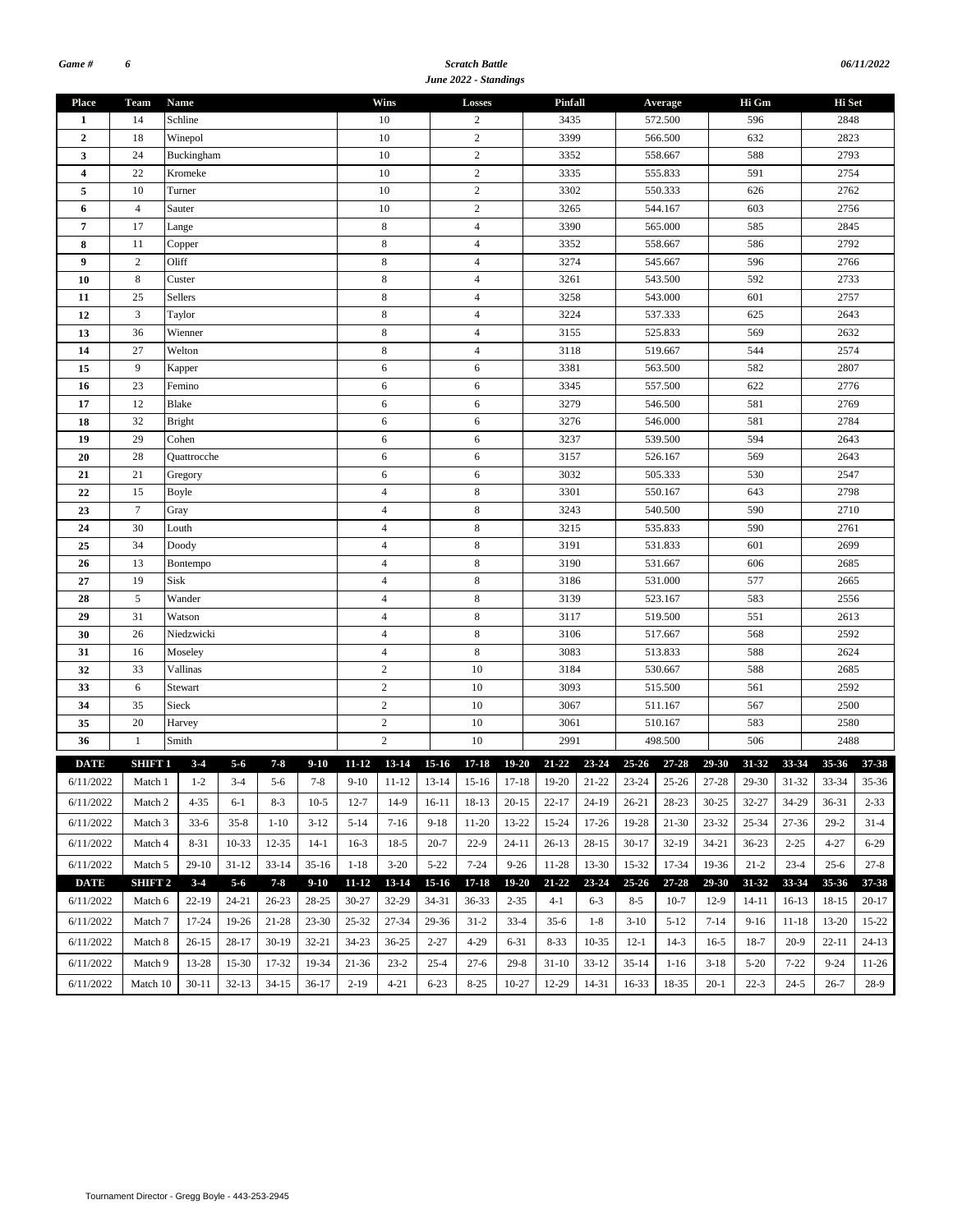*Game # 6*

**Name**

*Scratch Battle 06/11/2022*

|                      |         |                        |     | June 2022 - Standings |         |                       |         |  |  |
|----------------------|---------|------------------------|-----|-----------------------|---------|-----------------------|---------|--|--|
|                      |         | Hi Scratch Game - Team |     | Hi Average - Men      |         | Hi Average - Women    |         |  |  |
| Boyle                |         | 643                    |     | Chris Kruger, Jr.     | 166.833 | <b>Abbey Schline</b>  | 145.833 |  |  |
|                      | Winepol | 632                    |     | Don Dove              | 162.167 | Dani McClav           | 142.667 |  |  |
| Turner               |         | 626                    |     | John DeAntoniis       | 161.333 | Melissa Mahoney       | 141.833 |  |  |
| Hi Game - Men        |         | Hi Set - Men           |     | Mark Klingelhofer     | 155.667 | Lisa Huber            | 141.167 |  |  |
| Chris Kruger, Jr.    | 221     | Don Dove               | 844 | <b>Joey Sears</b>     | 154.000 | Rebecca Dove Kendall  | 139.000 |  |  |
| John DeAntoniis      | 210     | Chris Kruger, Jr.      | 828 | Larry Lipka           | 153.000 | <b>Britney Burke</b>  | 136.333 |  |  |
| Rob Triplett, Jr.    | 195     | John DeAntoniis        | 811 | Jonathan Green        | 151.500 | <b>Kristy Penny</b>   | 134.833 |  |  |
| Hi Game - Women      |         | Hi Set - Women         |     | <b>Bernie Hipkins</b> | 151.333 | <b>Chasity Gray</b>   | 134.000 |  |  |
| Rebecca Dove Kendall | 173     | Dani McClay            | 728 | Colby DeAntoniis      | 150.500 | Jill Manns            | 131.667 |  |  |
| Jill Manns           | 168     | Abbey Schline          | 714 | Matt Buckingham       | 150.500 | <b>Felicity Doody</b> | 129.167 |  |  |
| Abbey Schline        | 164     | Melissa Mahonev        | 705 | Wayne Lipka           | 150.333 | Tara Cohen            | 127.000 |  |  |

**Name** 

**Gms Pinfall Avg.**

## *Substitutes*

**Ent Gm Set Pinfall**

**Avg.**

**Gms**

**Gm Set**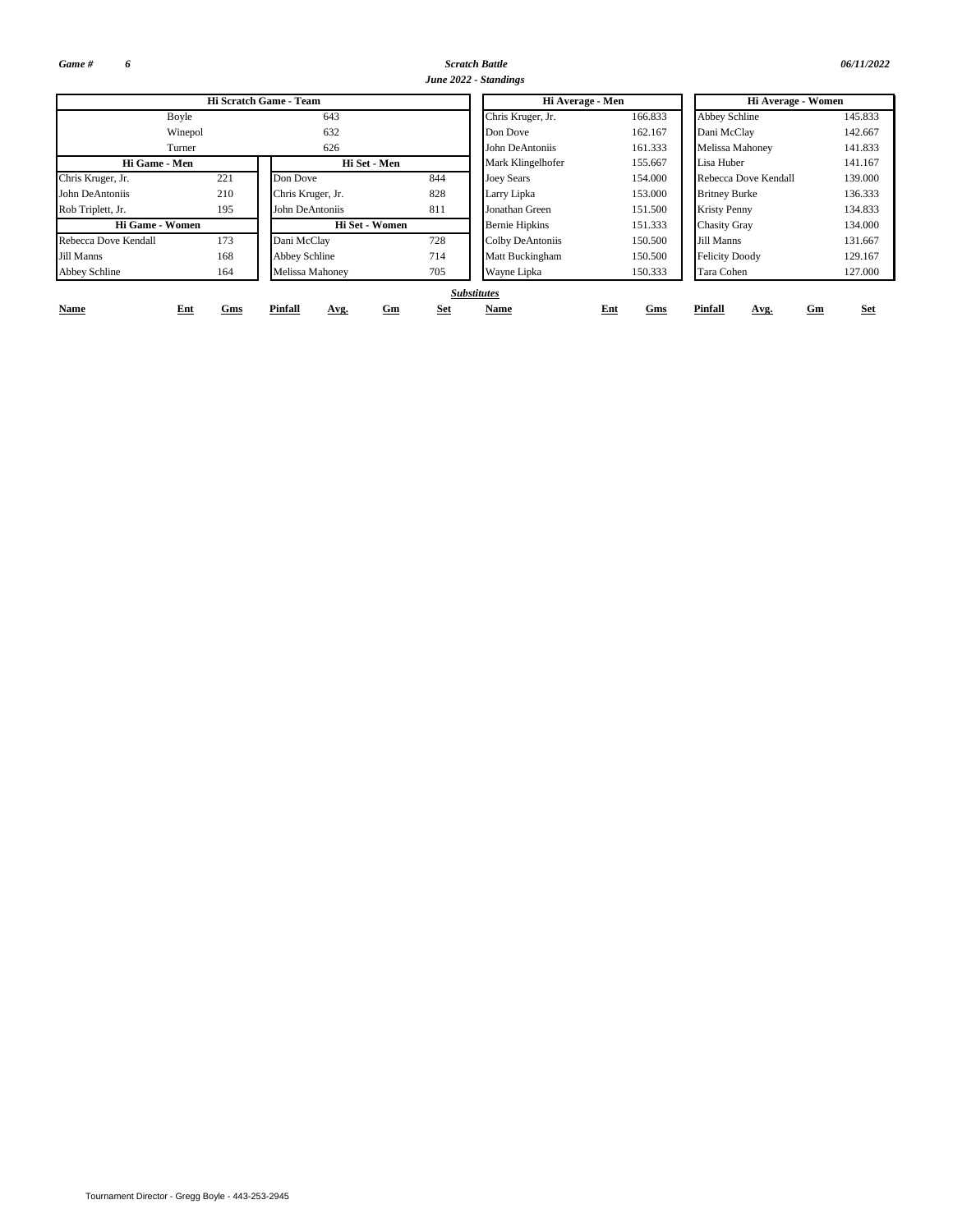## *Game # 6 Scratch Battle 6/11/2022*

*June 2022 - Statistics*

| $#1$ - Smith             | Ent |   | <b>Gms</b> Pinfall | Avg.    | Gm  | <b>Set</b> | $# 2 - Oliff$        | Ent |    | <b>Gms</b> Pinfall | Avg.        | Gm  | <b>Set</b> | $#3$ - Taylor          | Ent |     | <b>Gms</b> Pinfall | Avg.    | Gm  | <b>Set</b> |
|--------------------------|-----|---|--------------------|---------|-----|------------|----------------------|-----|----|--------------------|-------------|-----|------------|------------------------|-----|-----|--------------------|---------|-----|------------|
| Stephanie Smith          | 118 | 6 | 737                | 122.833 | 147 | 633        | <b>Brian Oliff</b>   | 131 | 6  | 772                | 128.667     | 138 | 653        | Mike Barnes            | 123 | 6   | 804                | 134.000 | 170 | 663        |
| John Wright              | 120 | 6 | 725                | 120.833 | 172 | 608        | John Beuchert        | 132 | -6 | 782                | 130.333     | 157 | 656        | <b>Bradley Taylor</b>  | 137 | 6   | 793                | 132.167 | 163 | 630        |
| Kenny Mittelstetter, III | 120 | 6 | 814                | 135.667 | 157 | 657        | Kevin Gibson         | 133 | 6  | 864                | 144.000     | 159 | 729        | Brian Banzhoff         | 138 | 6   | 771                | 128.500 | 133 | 644        |
| Pixie Brown              | 132 | 6 | 715                | 119.167 | 131 | 590        | Dani McClay          | 135 | 6  | 856                | 142.667     | 160 | 728        | Jeremy Wood            | 140 | 6   | 856                | 142.667 | 161 | 706        |
| #1 - Smith Total         | 490 |   |                    |         |     |            | #2 - Oliff Total     | 531 |    |                    |             |     |            | #3 - Taylor Total      | 538 |     |                    |         |     |            |
| #4 - Sauter              | Ent |   | <b>Gms</b> Pinfall | Avg.    | Gm  | <b>Set</b> | # 5 - Wander         | Ent |    | <b>Gms</b> Pinfall | Avg.        | Gm  | <b>Set</b> | # 6 - Stewart          | Ent |     | <b>Gms</b> Pinfall | Avg.    | Gm  | <b>Set</b> |
| Janet Sauter             | 127 | 6 | 719                | 119.833 | 143 | 607        | Josh Bull            | 111 | 6  | 755                | 125.833     | 167 | 617        | Carrie Matheson        | 124 | 6   | 738                | 123.000 | 142 | 596        |
| Steve Bull               | 135 | 6 | 825                | 137.500 | 164 | 686        | Dave Wander          | 132 | 6  | 726                | 121.000     | 132 | 596        | Justin Stewart         | 128 | 6   | 717                | 119.500 | 139 | 609        |
| Kevin Burke              | 136 | 6 | 803                | 133.833 | 177 | 674        | Greg Burdick         | 138 | 6  | 828                | 138.000     | 170 | 661        | Matt Anastasi          | 141 | 6   | 807                | 134.500 | 157 | 697        |
| Larry Lipka              | 136 | 6 | 918                | 153.000 | 193 | 789        | Scott Wolgamuth      | 145 | 6  | 830                | 138.333 159 |     | 682        | Chuck Paris            | 143 | 6   | 831                | 138.500 | 171 | 690        |
| #4 - Sauter Total        | 534 |   |                    |         |     |            | #5 - Wander Total    | 526 |    |                    |             |     |            | #6 - Stewart Total     | 536 |     |                    |         |     |            |
| $#7 - Gray$              | Ent |   | <b>Gms</b> Pinfall | Avg.    | Gm  | <b>Set</b> | #8 - Custer          | Ent |    | <b>Gms</b> Pinfall | Avg.        | Gm  | <b>Set</b> | $#9$ - Kapper          | Ent |     | <b>Gms</b> Pinfall | Avg.    | Gm  | <b>Set</b> |
| <b>Chasity Gray</b>      | 126 | 6 | 804                | 134.000 | 164 | 669        | <b>Trevor Custer</b> | 103 | 6  | 706                | 117.667     | 134 | 592        | Jeff Kapper            | 130 | 6   | 859                | 143.167 | 165 | 719        |
| <b>Bobby Stockman</b>    | 132 | 6 | 840                | 140.000 | 181 | 720        | Zander Beddow        | 141 | 6  | 820                | 136.667     | 150 | 682        | Patrick Sortino        | 132 | 6   | 878                | 146.333 | 158 | 720        |
| Ray Keith                | 137 | 6 | 807                | 134.500 | 152 | 655        | Colton Gue           | 144 | 6  | 865                | 144.167     | 155 | 722        | Rob Barry              | 134 | 6   | 857                | 142.833 | 166 | 715        |
| Richie Hipkins           | 145 | 6 | 792                | 132.000 | 144 | 666        | Phil Dix             | 148 | 6  | 870                | 145.000     | 181 | 737        | <b>Bob Subock</b>      | 139 | 6   | 787                | 131.167 | 148 | 653        |
| #7 - Gray Total          | 540 |   |                    |         |     |            | #8 - Custer Total    | 536 |    |                    |             |     |            | #9 - Kapper Total      | 535 |     |                    |         |     |            |
| #10 - Turner             | Ent |   | <b>Gms</b> Pinfall | Avg.    | Gm  | <b>Set</b> | $#11$ - Copper       | Ent |    | <b>Gms</b> Pinfall | Avg.        | Gm  | <b>Set</b> | # 12 - Blake           | Ent |     | <b>Gms</b> Pinfall | Avg.    | Gm  | <b>Set</b> |
| Logan Turner             | 112 | 6 | 798                | 133.000 | 179 | 683        | Mike Copper          | 117 | 6  | 773                | 128.833     | 148 | 626        | <b>Marty Barnes</b>    | 128 | 6   | 759                | 126.500 | 147 | 612        |
| <b>Steve Holtzner</b>    | 141 | 6 | 858                | 143.000 | 159 | 699        | Joe Elliott          | 123 | 6  | 797                | 132.833     | 148 | 665        | Isaac Blake            | 131 | 6   | 753                | 125.500 | 135 | 641        |
| Wayne Lipka              | 141 | 6 | 902                | 150.333 | 176 | 766        | Rob Triplett, Jr.    | 133 | 6  | 890                | 148.333     | 195 | 776        | Alex Barnes            | 136 | 6   | 794                | 132.333 | 156 | 672        |
| <b>Brian Vest</b>        | 146 | 6 | 744                | 124.000 | 139 | 614        | Mark Berends         | 143 | 6  | 892                | 148.667     | 181 | 725        | Don Dove               | 144 | 6   | 973                | 162.167 | 181 | 844        |
| #10 - Turner Total       | 540 |   |                    |         |     |            | #11 - Copper Total   | 516 |    |                    |             |     |            | #12 - Blake Total      | 539 |     |                    |         |     |            |
| #13 - Bontempo           | Ent |   | <b>Gms</b> Pinfall | Avg.    | Gm  | <b>Set</b> | #14 - Schline        | Ent |    | <b>Gms</b> Pinfall | Avg.        | Gm  | <b>Set</b> | #15 - Boyle            | Ent | Gms | Pinfall            | Avg.    | Gm  | <b>Set</b> |
| Scott Bontempo           | 118 | 6 | 801                | 133.500 | 165 | 695        | Abbey Schline        | 130 | 6  | 875                | 145.833     | 164 | 714        | Gregg Boyle            | 127 | 6   | 857                | 142.833 | 174 | 716        |
| <b>Billy Koontz</b>      | 138 | 6 | 756                | 126.000 | 161 | 632        | <b>Britney Burke</b> | 130 | 6  | 818                | 136.333 156 |     | 670        | Mark Schwabline        | 131 | 6   | 810                | 135.000 | 161 | 707        |
| Rob Yowell               | 139 | 6 | 769                | 128.167 | 146 | 648        | Winnie Shriver, Jr.  | 139 | 6  | 871                | 145.167     | 165 | 735        | <b>Barry Schriefer</b> | 132 | 6   | 846                | 141.000 | 155 | 714        |
| John Huber               | 144 | 6 | 864                | 144.000 | 174 | 710        | Greg Schriefer       | 141 | 6  | 871                | 145.167     | 172 | 729        | <b>Tim Bosley</b>      | 150 | 6   | 788                | 131.333 | 181 | 661        |
| #13 - Bontempo Total     | 539 |   |                    |         |     |            | #14 - Schline Total  | 540 |    |                    |             |     |            | #15 - Boyle Total      | 540 |     |                    |         |     |            |
| #16 - Moseley            | Ent |   | <b>Gms</b> Pinfall | Avg.    | Gm  | <b>Set</b> | $#17$ - Lange        | Ent |    | <b>Gms</b> Pinfall | Avg.        | Gm  | <b>Set</b> | #18 - Winepol          | Ent | Gms | Pinfall            | Avg.    | Gm  | <b>Set</b> |
| <b>Tom Moseley</b>       | 121 | 6 | 729                | 121.500 | 143 | 618        | Donovan Lange        | 106 | 6  | 780                | 130.000     | 150 | 666        | Jonathon Winepol       | 97  | 6   | 688                | 114.667 | 139 | 580        |
| <b>Jason Arnett</b>      | 134 | 6 | 855                | 142.500 | 166 | 712        | Erik Pistorio        | 136 | 6  | 820                | 136.667     | 163 | 696        | <b>Walt Brooks</b>     | 142 | 6   | 840                | 140.000 | 162 | 678        |
| <b>Scott Mills</b>       | 137 | 6 | 691                | 115.167 | 138 | 605        | John Biederman       | 143 | 6  | 889                | 148.167     | 184 | 737        | Colby DeAntoniis       | 148 | 6   | 903                | 150.500 | 169 | 754        |
| Joe Ruthvin              | 141 | 6 | 808                | 134.667 | 158 | 689        | Matt Kruger          | 151 | 6  | 901                | 150.167     | 160 | 746        | John DeAntoniis        | 148 | 6   | 968                | 161.333 | 210 | 811        |
| #16 - Moseley Total      | 533 |   |                    |         |     |            | #17 - Lange Total    | 536 |    |                    |             |     |            | #18 - Winepol Total    | 535 |     |                    |         |     |            |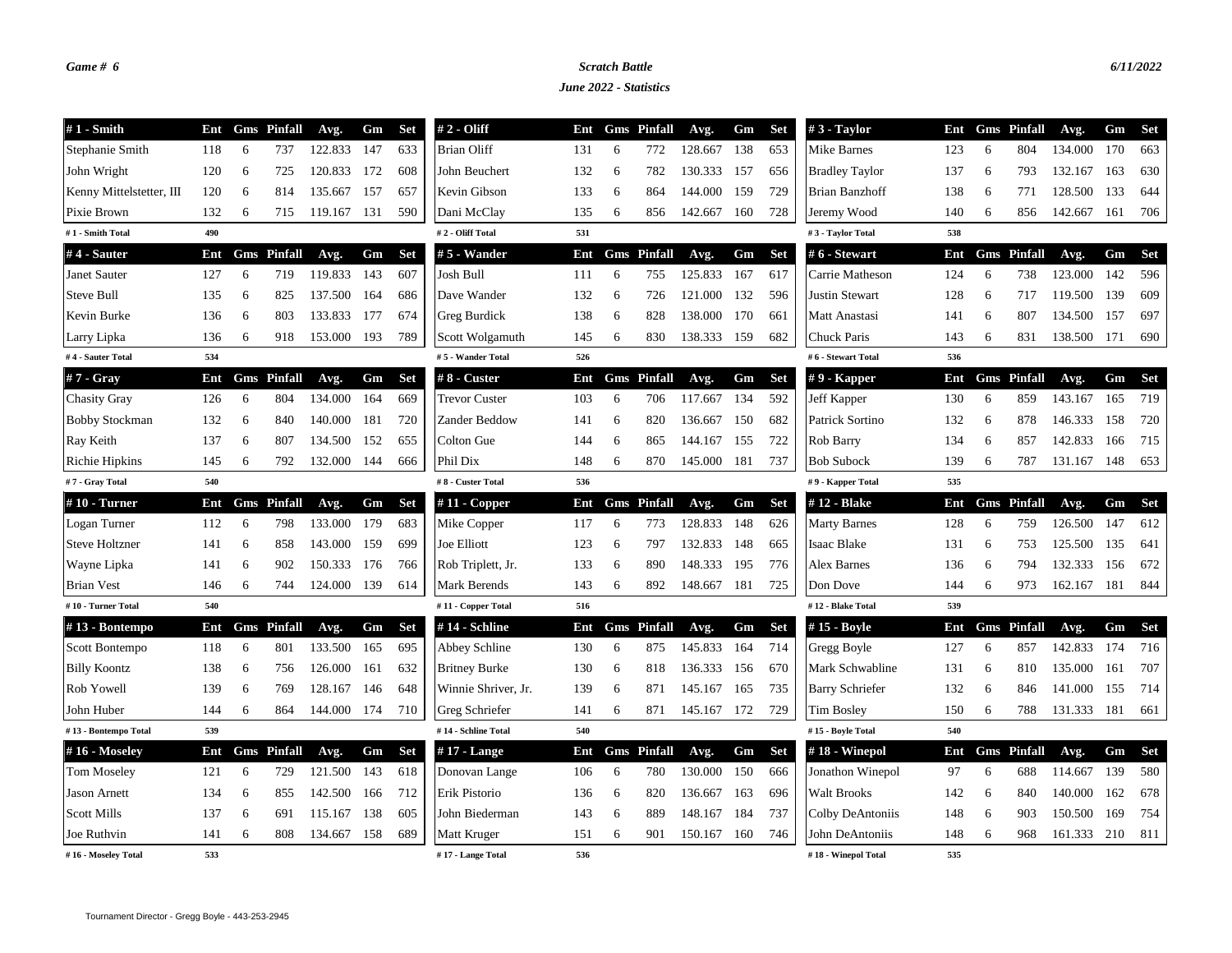## *Game # 6 Scratch Battle 6/11/2022*

*June 2022 - Statistics*

| #19 - Sisk               | Ent |    | <b>Gms</b> Pinfall | Avg.    | Gm  | <b>Set</b> | $#20$ - Harvey         | Ent |    | <b>Gms</b> Pinfall | Avg.    | Gm  | <b>Set</b> | #21 - Gregory          | Ent |     | <b>Gms</b> Pinfall | Avg.    | Gm  | <b>Set</b> |
|--------------------------|-----|----|--------------------|---------|-----|------------|------------------------|-----|----|--------------------|---------|-----|------------|------------------------|-----|-----|--------------------|---------|-----|------------|
| Mike Sisk                | 123 | 6  | 806                | 134.333 | 154 | 683        | <b>Thomas Harvey</b>   | 120 | 6  | 803                | 133.833 | 168 | 686        | Marcie Gregory         | 125 | 6   | 751                | 125.167 | 145 | 631        |
| Mike Bertoldi            | 130 | -6 | 769                | 128.167 | 154 | 649        | Matt Warehime          | 131 | 6  | 726                | 121.000 | 141 | 606        | Nick Harmel            | 127 | 6   | 750                | 125.000 | 157 | 640        |
| <b>Scott Mauk</b>        | 141 | 6  | 782                | 130.333 | 152 | 664        | <b>Chuck Cook</b>      | 137 | 6  | 779                | 129.833 | 149 | 659        | RJ Hodges              | 131 | 5   | 597                | 119.400 | 128 | 597        |
| <b>Steve Dryer</b>       | 144 | 6  | 829                | 138.167 | 160 | 669        | Brian Santuccio-Wever  | 143 | 6  | 753                | 125.500 | 140 | 629        | Chris Hook             | 141 | 6   | 815                | 135.833 | 157 | 679        |
| #19 - Sisk Total         | 538 |    |                    |         |     |            | #20 - Harvey Total     | 531 |    |                    |         |     |            | #21 - Gregory Total    | 524 |     |                    |         |     |            |
| # 22 - Kromeke           | Ent |    | <b>Gms</b> Pinfall | Avg.    | Gm  | <b>Set</b> | # 23 - Femino          | Ent |    | <b>Gms</b> Pinfall | Avg.    | Gm  | <b>Set</b> | # 24 - Buckingham      | Ent |     | <b>Gms</b> Pinfall | Avg.    | Gm  | <b>Set</b> |
| Sean Kromeke             | 121 | 6  | 713                | 118.833 | 160 | 601        | Mia Femino             | 116 | 6  | 747                | 124.500 | 159 | 629        | Nick Green             | 112 | 6   | 746                | 124.333 | 142 | 629        |
| Travelle Johnson         | 127 | 6  | 825                | 137.500 | 161 | 706        | Matt Zoch              | 131 | 6  | 746                | 124.333 | 159 | 641        | Matt Buckingham        | 141 | 6   | 903                | 150.500 | 162 | 746        |
| Jason Saghy              | 142 | 6  | 873                | 145.500 | 192 | 681        | Nicholas Lloyd         | 136 | 6  | 851                | 141.833 | 173 | 678        | Jonathan Green         | 141 | 6   | 909                | 151.500 | 170 | 771        |
| <b>Joey Sears</b>        | 149 | 6  | 924                | 154.000 | 171 | 766        | Chris Kruger, Jr.      | 148 | 6  | 1001               | 166.833 | 221 | 828        | Kyle Bull              | 143 | 6   | 794                | 132.333 | 147 | 647        |
| #22 - Kromeke Total      | 539 |    |                    |         |     |            | #23 - Femino Total     | 531 |    |                    |         |     |            | #24 - Buckingham Total | 537 |     |                    |         |     |            |
| $#25$ - Sellers          | Ent |    | <b>Gms</b> Pinfall | Avg.    | Gm  | <b>Set</b> | #26 - Niedzwicki       | Ent |    | <b>Gms</b> Pinfall | Avg.    | Gm  | <b>Set</b> | # 27 - Welton          | Ent |     | <b>Gms</b> Pinfall | Avg.    | Gm  | Set        |
| <b>Kylie Sellers</b>     | 110 | 6  | 717                | 119.500 | 149 | 611        | Andrea Niedzwicki      | 120 | 6  | 724                | 120.667 | 134 | 603        | <b>Russ Welton</b>     | 125 | 6   | 693                | 115.500 | 143 | 575        |
| Jeramie Killingsworth    | 132 | 6  | 816                | 136.000 | 162 | 692        | <b>Gary McKinsey</b>   | 135 | 6  | 751                | 125.167 | 153 | 616        | Dave Jones             | 127 | 6   | 756                | 126.000 | 140 | 616        |
| John Davis, Jr.          | 142 | 6  | 817                | 136.167 | 180 | 682        | Mike Manns             | 141 | 6  | 784                | 130.667 | 177 | 677        | <b>Bill Collison</b>   | 141 | 6   | 826                | 137.667 | 147 | 692        |
| <b>Bernie Hipkins</b>    | 154 | 6  | 908                | 151.333 | 181 | 772        | Lisa Huber             | 144 | 6  | 847                | 141.167 | 152 | 696        | <b>Billy Thomas</b>    | 147 | 6   | 843                | 140.500 | 165 | 691        |
| # 25 - Sellers Total     | 538 |    |                    |         |     |            | #26 - Niedzwicki Total | 540 |    |                    |         |     |            | #27 - Welton Total     | 540 |     |                    |         |     |            |
| #28 - Quattrocche        | Ent |    | <b>Gms</b> Pinfall | Avg.    | Gm  | <b>Set</b> | # 29 - Cohen           | Ent |    | <b>Gms</b> Pinfall | Avg.    | Gm  | <b>Set</b> | #30 - Louth            | Ent |     | <b>Gms</b> Pinfall | Avg.    | Gm  | <b>Set</b> |
| <b>Chuck Quattrocche</b> | 129 | 6  | 807                | 134.500 | 152 | 656        | Melissa Mahoney        | 128 | 6  | 851                | 141.833 | 150 | 705        | <b>Spencer Mahoney</b> | 108 | 6   | 725                | 120.833 | 139 | 606        |
| <b>Jason Sauter</b>      | 134 | 6  | 844                | 140.667 | 161 | 703        | Tara Cohen             | 130 | 6  | 762                | 127.000 | 141 | 628        | Chris Louth            | 134 | 6   | 776                | 129.333 | 160 | 683        |
| <b>Steve Rowley</b>      | 135 | 6  | 767                | 127.833 | 147 | 664        | Rebecca Dove Kendall   | 135 | -6 | 834                | 139.000 | 173 | 688        | Rob Hanley             | 140 | 6   | 842                | 140.333 | 181 | 729        |
| Erik Pellett             | 139 | 6  | 739                | 123.167 | 145 | 620        | Jill Manns             | 142 | 6  | 790                | 131.667 | 168 | 622        | Daniel Mahoney         | 140 | 6   | 872                | 145.333 | 166 | 743        |
| #28 - Quattrocche Total  | 537 |    |                    |         |     |            | #29 - Cohen Total      | 535 |    |                    |         |     |            | #30 - Louth Total      | 522 |     |                    |         |     |            |
| #31 - Watson             | Ent |    | <b>Gms</b> Pinfall | Avg.    | Gm  | <b>Set</b> | #32 - Bright           | Ent |    | <b>Gms</b> Pinfall | Avg.    | Gm  | <b>Set</b> | #33 - Vallinas         | Ent | Gms | Pinfall            | Avg.    | Gm  | <b>Set</b> |
| Chris Watson             | 124 | 6  | 841                | 140.167 | 169 | 705        | <b>Bill Bright</b>     | 124 | 6  | 784                | 130.667 | 142 | 656        | Mike Vallinas          | 130 | 6   | 796                | 132.667 | 159 | 660        |
| John Martin              | 126 | 6  | 759                | 126.500 | 140 | 654        | Johnny Wilson          | 129 | 6  | 792                | 132.000 | 147 | 682        | <b>Scott Phillips</b>  | 132 | 6   | 809                | 134.833 | 166 | 709        |
| <b>Chuck Hicks</b>       | 134 | 6  | 762                | 127.000 | 152 | 636        | Kevin Roycroft         | 134 | 6  | 766                | 127.667 | 136 | 635        | Michael Schaeffer      | 136 | 6   | 845                | 140.833 | 146 | 701        |
| Chris Veschusio          | 139 | 6  | 755                | 125.833 | 143 | 618        | Mark Klingelhofer      | 147 | 6  | 934                | 155.667 | 179 | 811        | Daniel Dryden          | 138 | 6   | 734                | 122.333 | 147 | 615        |
| #31 - Watson Total       | 523 |    |                    |         |     |            | #32 - Bright Total     | 534 |    |                    |         |     |            | #33 - Vallinas Total   | 536 |     |                    |         |     |            |
| #34 - Doody              | Ent |    | <b>Gms</b> Pinfall | Avg.    | Gm  | <b>Set</b> | #35 - Sieck            | Ent |    | <b>Gms</b> Pinfall | Avg.    | Gm  | <b>Set</b> | #36 - Wienner          | Ent |     | <b>Gms</b> Pinfall | Avg.    | Gm  | <b>Set</b> |
| <b>Felicity Doody</b>    | 115 | 6  | 775                | 129.167 | 159 | 663        | <b>Becky Sieck</b>     | 125 | 6  | 717                | 119.500 | 135 | 582        | Conner Wienner         | 116 | 6   | 711                | 118.500 | 134 | 591        |
| Tommy Miller, Jr.        | 134 | 6  | 795                | 132.500 | 143 | 652        | Kristy Penny           | 128 | 6  | 809                | 134.833 | 153 | 656        | <b>Bill Fox</b>        | 131 | 6   | 775                | 129.167 | 174 | 642        |
| <b>Steve Baker</b>       | 137 | 6  | 808                | 134.667 | 170 | 715        | Lucas Penny            | 141 | 6  | 734                | 122.333 | 134 | 601        | Dennis Ober            | 134 | 6   | 771                | 128.500 | 155 | 651        |
| Dylan Hanshew            | 142 | 6  | 813                | 135.500 | 162 | 669        | James Simon            | 142 | 6  | 807                | 134.500 | 147 | 661        | Andy Gerhard           | 145 | 6   | 898                | 149.667 | 174 | 748        |
| #34 - Doody Total        | 528 |    |                    |         |     |            | #35 - Sieck Total      | 536 |    |                    |         |     |            | #36 - Wienner Total    | 526 |     |                    |         |     |            |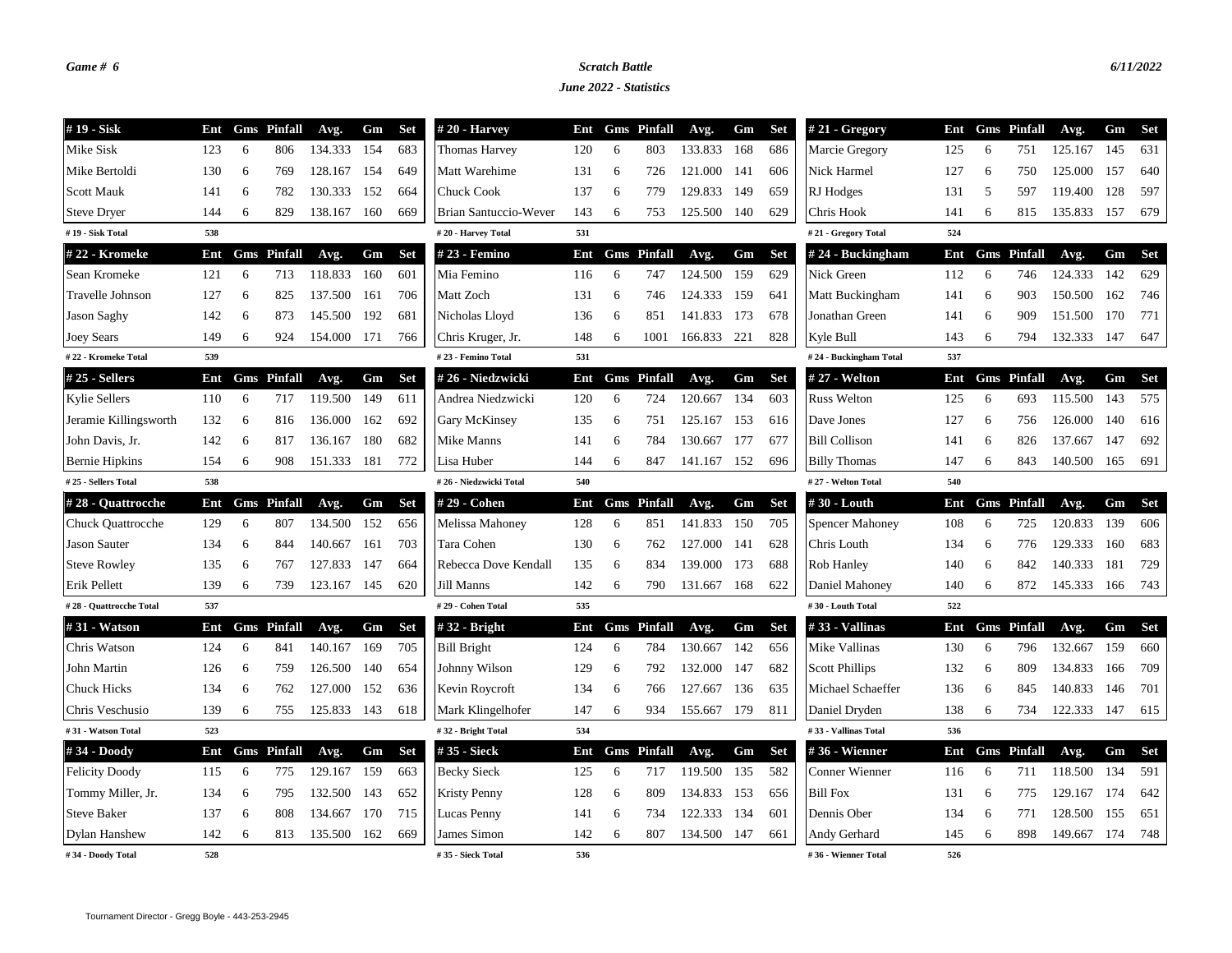### *June 2022 - Game 6 Results Scratch Battle*

| $#1$ - Smith             | Gm  | $#2 - Oliff$          | Gm  | $#3$ - Taylor          | Gm  | $#4$ - Sauter         | Gm  | $# 5$ - Wander       | Gm  | #6 - Stewart           | Gm  |
|--------------------------|-----|-----------------------|-----|------------------------|-----|-----------------------|-----|----------------------|-----|------------------------|-----|
| Stephanie Smith          | 104 | <b>Brian Oliff</b>    | 119 | Mike Barnes            | 141 | Janet Sauter          | 112 | Josh Bull            | 138 | Carrie Matheson        | 142 |
| John Wright              | 117 | John Beuchert         | 126 | <b>Bradley Taylor</b>  | 163 | <b>Steve Bull</b>     | 139 | Dave Wander          | 130 | <b>Justin Stewart</b>  | 108 |
| Kenny Mittelstetter, III | 157 | Kevin Gibson          | 135 | <b>Brian Banzhoff</b>  | 127 | Kevin Burke           | 129 | <b>Greg Burdick</b>  | 167 | Matt Anastasi          | 110 |
| Pixie Brown              | 125 | Dani McClay           | 128 | Jeremy Wood            | 150 | Larry Lipka           | 129 | Scott Wolgamuth      | 148 | <b>Chuck Paris</b>     | 141 |
| <b>Total</b>             | 503 | <b>Total</b>          | 508 | <b>Total</b>           | 581 | <b>Total</b>          | 509 | Total                | 583 | <b>Total</b>           | 501 |
| $#7 - Gray$              | Gm  | $#8$ - Custer         | Gm  | $# 9$ - Kapper         | Gm  | $#10$ - Turner        | Gm  | $#11$ - Copper       | Gm  | #12 - Blake            | Gm  |
| <b>Chasity Gray</b>      | 135 | <b>Trevor Custer</b>  | 114 | Jeff Kapper            | 140 | Logan Turner          | 115 | Mike Copper          | 147 | <b>Marty Barnes</b>    | 147 |
| <b>Bobby Stockman</b>    | 120 | Zander Beddow         | 138 | Patrick Sortino        | 158 | <b>Steve Holtzner</b> | 159 | Joe Elliott          | 132 | <b>Isaac Blake</b>     | 112 |
| Ray Keith                | 152 | Colton Gue            | 143 | Rob Barry              | 142 | Wayne Lipka           | 136 | Rob Triplett, Jr.    | 114 | <b>Alex Barnes</b>     | 122 |
| <b>Richie Hipkins</b>    | 126 | Phil Dix              | 133 | <b>Bob Subock</b>      | 134 | <b>Brian Vest</b>     | 130 | Mark Berends         | 167 | Don Dove               | 129 |
| <b>Total</b>             | 533 | <b>Total</b>          | 528 | <b>Total</b>           | 574 | <b>Total</b>          | 540 | Total                | 560 | <b>Total</b>           | 510 |
| #13 - Bontempo           | Gm  | #14 - Schline         | Gm  | #15 - Boyle            | Gm  | #16 - Moseley         | Gm  | #17 - Lange          | Gm  | #18 - Winepol          | Gm  |
| Scott Bontempo           | 106 | Abbey Schline         | 161 | Gregg Boyle            | 141 | <b>Tom Moseley</b>    | 111 | Donovan Lange        | 114 | Jonathon Winepol       | 108 |
| <b>Billy Koontz</b>      | 124 | <b>Britney Burke</b>  | 148 | Mark Schwabline        | 103 | <b>Jason Arnett</b>   | 143 | Erik Pistorio        | 124 | <b>Walt Brooks</b>     | 162 |
| Rob Yowell               | 121 | Winnie Shriver, Jr.   | 136 | <b>Barry Schriefer</b> | 132 | <b>Scott Mills</b>    | 86  | John Biederman       | 152 | Colby DeAntoniis       | 149 |
| John Huber               | 154 | Greg Schriefer        | 142 | <b>Tim Bosley</b>      | 127 | Joe Ruthvin           | 119 | Matt Kruger          | 155 | John DeAntoniis        | 157 |
| <b>Total</b>             | 505 | <b>Total</b>          | 587 | <b>Total</b>           | 503 | <b>Total</b>          | 459 | Total                | 545 | <b>Total</b>           | 576 |
| #19 - Sisk               | Gm  | #20 - Harvey          | Gm  | # $21 - Gregory$       | Gm  | #22 - Kromeke         | Gm  | #23 - Femino         | Gm  | #24 - Buckingham       | Gm  |
| Mike Sisk                | 123 | <b>Thomas Harvey</b>  | 117 | Marcie Gregory         | 120 | Sean Kromeke          | 112 | Mia Femino           | 118 | Nick Green             | 117 |
| Mike Bertoldi            | 120 | Matt Warehime         | 120 | Nick Harmel            | 110 | Travelle Johnson      | 119 | Matt Zoch            | 105 | Matt Buckingham        | 157 |
| <b>Scott Mauk</b>        | 118 | <b>Chuck Cook</b>     | 120 | Phil Robinson          | 119 | <b>Jason Saghy</b>    | 192 | Nicholas Lloyd       | 173 | Jonathan Green         | 138 |
| <b>Steve Dryer</b>       | 160 | Brian Santuccio-Wever | 124 | Chris Hook             | 136 | Joey Sears            | 158 | Chris Kruger, Jr.    | 173 | Kyle Bull              | 147 |
| <b>Total</b>             | 521 | <b>Total</b>          | 481 | <b>Total</b>           | 485 | <b>Total</b>          | 581 | Total                | 569 | <b>Total</b>           | 559 |
| #25 - Sellers            | Gm  | #26 - Niedzwicki      | Gm  | # 27 - Welton          | Gm  | #28 - Quattrocche     | Gm  | # 29 - Cohen         | Gm  | #30 - Louth            | Gm  |
| <b>Kylie Sellers</b>     |     | Andrea Niedzwicki     |     | <b>Russ Welton</b>     | 118 | Chuck Quattrocche     | 151 | Melissa Mahoney      | 146 | <b>Spencer Mahoney</b> | 119 |
|                          | 106 |                       | 121 |                        |     |                       |     |                      |     |                        |     |
| Jeramie Killingsworth    | 124 | Gary McKinsey         | 135 | Dave Jones             | 140 | <b>Jason Sauter</b>   | 141 | Tara Cohen           | 134 | Chris Louth            | 93  |
| John Davis, Jr.          | 135 | Mike Manns            | 107 | <b>Bill Collison</b>   | 134 | <b>Steve Rowley</b>   | 103 | Rebecca Dove Kendall | 146 | Rob Hanley             | 113 |
| <b>Bernie Hipkins</b>    | 136 | Lisa Huber            | 151 | <b>Billy Thomas</b>    | 152 | Erik Pellett          | 119 | Jill Manns           | 168 | Daniel Mahoney         | 129 |
| <b>Total</b>             | 501 | <b>Total</b>          | 514 | <b>Total</b>           | 544 | <b>Total</b>          | 514 | Total                | 594 | <b>Total</b>           | 454 |
| #31 - Watson             | Gm  | #32 - Bright          | Gm  | #33 - Vallinas         | Gm  | #34 - Doody           | Gm  | #35 - Sieck          | Gm  | #36 - Wienner          | Gm  |
| Chris Watson             | 136 | <b>Bill Bright</b>    | 128 | Mike Vallinas          | 136 | <b>Felicity Doody</b> | 112 | <b>Becky Sieck</b>   | 135 | Conner Wienner         | 120 |
| John Martin              | 105 | Johnny Wilson         | 110 | <b>Scott Phillips</b>  | 100 | Tommy Miller, Jr.     | 143 | Kristy Penny         | 153 | <b>Bill Fox</b>        | 133 |
| <b>Chuck Hicks</b>       | 126 | Kevin Roycroft        | 131 | Michael Schaeffer      | 144 | <b>Steve Baker</b>    | 93  | Lucas Penny          | 133 | Dennis Ober            | 120 |
| Chris Veschusio          | 137 | Mark Klingelhofer     | 123 | Daniel Dryden          | 119 | <b>Dylan Hanshew</b>  | 144 | James Simon          | 146 | Andy Gerhard           | 150 |